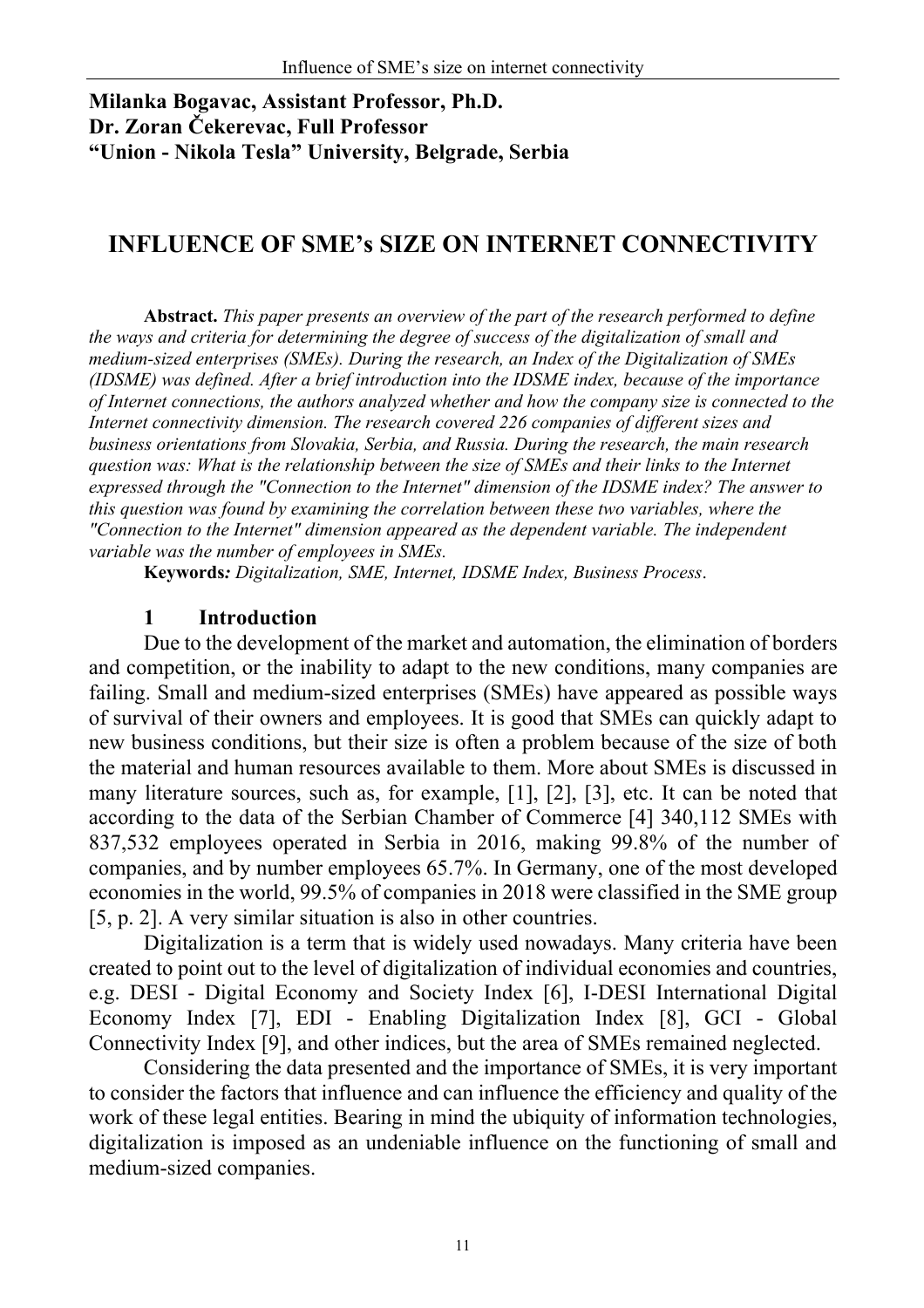This research was carried out as part of the preparation of the doctoral dissertation [10], a broader study of the impact of business process digitalization on increasing the performance and sustainability of SMEs. It was carried out in three countries, Slovakia, Serbia, and Russia. In this paper, the accent is placed on the dimension of the Connection to the Internet. Since authors are not aware that the previous research on digitalization measurements at the level of SMEs exists, the authors consider this research a pioneering work in that field.

### **2 The SME Digitalization Index**

The SME Digitalization Index (IDSME) allows SMEs to carry out selfevaluation and determine to what level they are digitalized and on what they need to pay attention to in their development plans. Its dimensions are Connection to the Internet, Digital Skills, Integration of Digital Technologies, and Internet Usage. The IDSME measures the progress of SMEs in the digitalization process. It was developed on the principles and recommendations given in the handbook on constructing composite indicators [11]. Twenty-eight indicators are grouped into 10 sub-dimensions and four dimensions. Dimensions and sub-dimensions are weighted, but indicators are not. The aggregation method is presented in Section 2.2.

The structure of the IDSME index and weightings are explained in detail in [10] and [12]. Therefore, they will not be fully discussed here, and only the part that relates to this research will be shown here.

### **2.1 Dimension – Connection to the Internet**

This dimension, the connection to the Internet is today the precondition of all conditions. Except in extremely rare applications, e.g. connecting ATMs or fiscal cash registers, dial-up connections to the Internet cannot be considered a favorable solution. Therefore, fast internet connections can be considered as a very significant dimension of IDSME indicators. This dimension is divided into four sub-dimensions, each focusing on one aspect of connecting to the Internet:

- ˗ *Connectivity to broadband Internet.*
- ˗ *Connection to the Internet via a public telecommunication network*.

˗ *Internet speed* as a factor influences processes in SMEs and focuses on the ability (and desire) of a business to make better use of the Internet's capabilities. As the "high-speed Internet" limit, the declared value of the Internet access speed of 30 Mbps is taken because of the comparability of companies from different countries. At the time of writing this work, the standard offer in Serbia was 20/4 Mbps and the optimal 100/10 Mbps. The boundary speed will certainly be a parameter that will change over time. As an indicator in the model, a subscription to a fast broadband Internet above the limit value in the year under review was considered a limit value subscription. Table 1 shows the structure of SMEs' Internet connectivity.

|             |         | <b>Broadband Internet</b> |                      |        |                |  |
|-------------|---------|---------------------------|----------------------|--------|----------------|--|
|             |         |                           | Medium               |        | Medium         |  |
|             |         |                           | declared<br>declared |        |                |  |
| <b>SMEs</b> | Dial-up | Cable                     | speed $[Mb/s]$       | Mobile | speed $[Mb/s]$ |  |
| Medium      | 40.4%   | $91.5\%$                  |                      | 51.1%  |                |  |

**Table 1.** Results of the survey on the connection of SMEs to the Internet.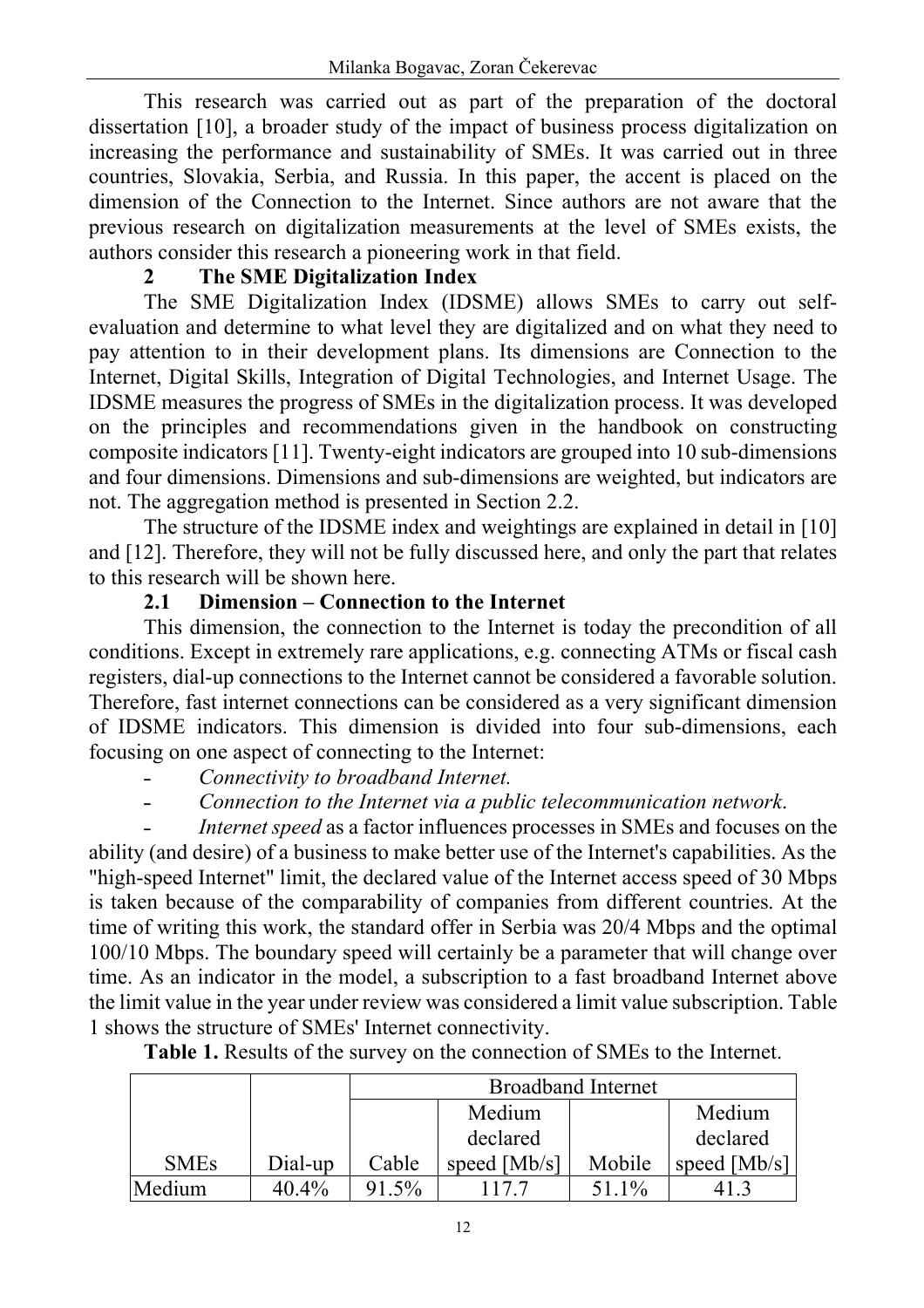Influence of SME's size on internet connectivity

| <b>Small</b> | 64.6% | 89.6% | 118.6 | 57.3% | 32.1 |
|--------------|-------|-------|-------|-------|------|
| Micro        | 48.2% | 49.4% | 108.7 | 57.8% | 36.0 |
| Total - have | 53.5% | 75.2% | 115.0 | 56.2% | 36.5 |

Source: Authors' research

˗ *Possibility to work from a remote location* (or the possibility to work on a remote computer) is an option that has been seriously talked about for some twenty years, and which gets its importance in time especially in crises such as with COVID-19. This sub-dimension focuses on the willingness of SMEs to organize and use distance working. As a criterion, the percentage of employees is taken here about the total number of employees. It is obvious that if corrections are not introduced, there may be unjustified favorability for micro-companies to others. Therefore, the model set the limit to 10% of the total number of employees. With ten or more percent of those who worked remotely the surveyed SMEs achieved the maximum number of points according to this criterion. Survey results related to the possibility to work from a remote location for this set of SMEs are shown in Table 2.

**Table 2.** Survey results related to the possibility to work from a remote location.

| <b>SMEs</b> | Enable | Criterion A | Criterion B |
|-------------|--------|-------------|-------------|
| Medium      | 48.9%  | $6.9\%$     | $3.3\%$     |
| Small       | 50.0%  | 13.4%       | $6.5\%$     |
| Micro       | 56.6%  | 54.3%       | 27.7%       |
| Average     | 52.2%  | $10.4\%$    | $5.0\%$     |

Criterion  $A - \%$  of those who worked remotely related to the number of employees in SMEs that enable distance work

Criterion  $B - \%$  of those who worked remotely related to the number of employees in SMEs

Source: Authors' research

#### **2.2 Aggregation**

The aggregation of indicators in the Internet connectivity dimension was conducted on the way that the indicators were aggregated into the sub-dimensions, and then the weighted values of the sub-dimensions were aggregated into dimension Internet connectivity.

The aggregation of indicators into dimension was done as follows:

Before aggregation, the normalization of the indicators was done to unify the units. It was performed using the min-max method by the linear projection of each indicator on a scale in the range 0 to 1. The zero corresponds to the minimum value and the one to the maximum value (see Table 4).

2. In the second stage, the indicators are aggregated into sub-dimensions by simply summing their values.

3. In the third stage, the sub-dimensions were weighted using the w values shown in Table 4 and by summing aggregated into the Internet connectivity dimension.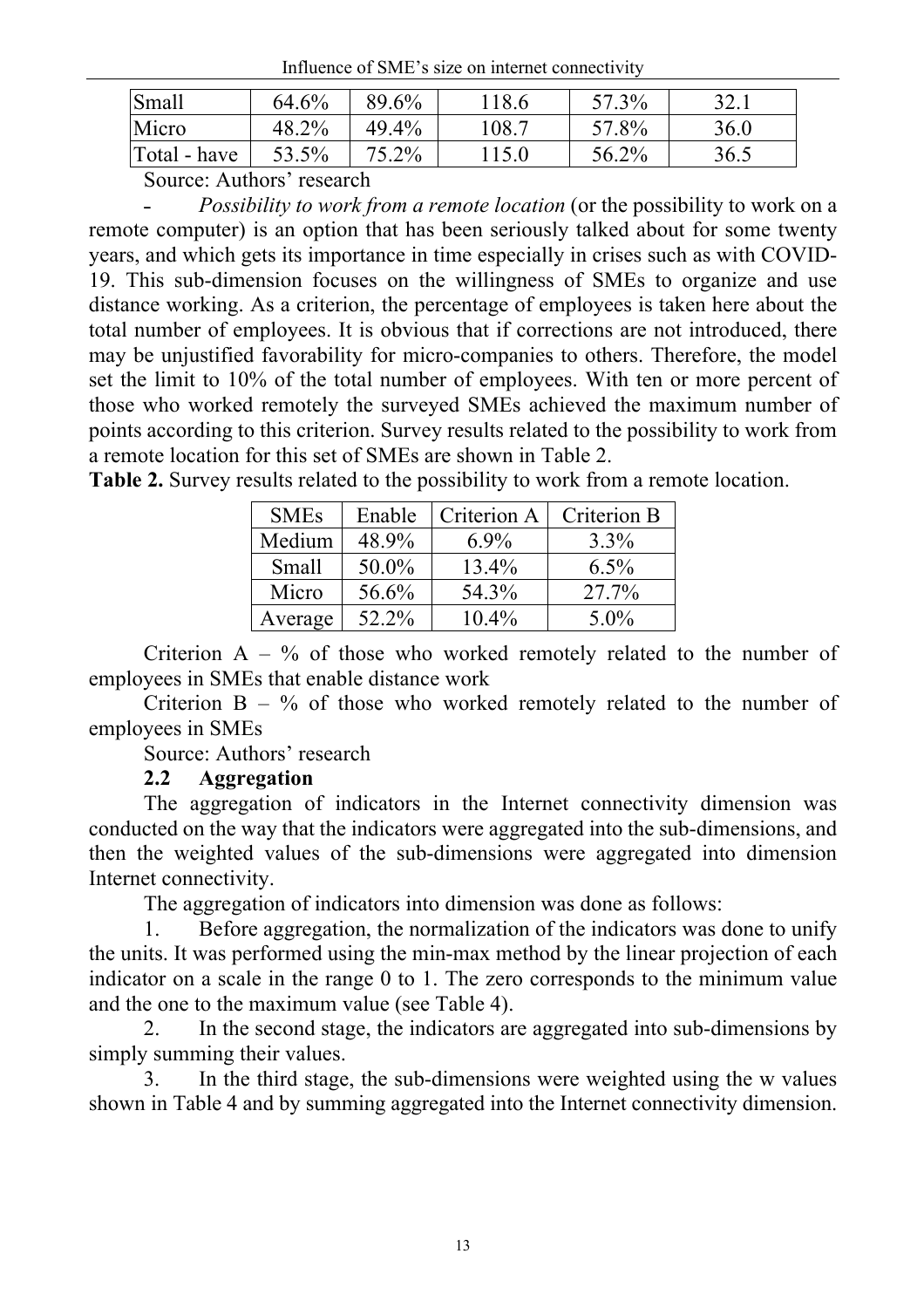| Dimension                              | Sub-dimension                                                                                  | Indicator                                                      | Criterion                                                                          | min            | max |
|----------------------------------------|------------------------------------------------------------------------------------------------|----------------------------------------------------------------|------------------------------------------------------------------------------------|----------------|-----|
| 1.<br>Connection<br>to the<br>Internet | 1a. Connectivity to<br>broadband Internet                                                      | 1a1.<br>Connection to a<br>fixed<br>broadband<br>Internet      | Possession of<br>active<br>an<br>connection                                        | $\theta$       | 1   |
|                                        | $(w=25\%)$                                                                                     | 1a2.<br>Connection to a<br>mobile<br>broadband<br>Internet     | Possession of<br>active<br>an<br>connection                                        | $\overline{0}$ | 1   |
|                                        | 1b. Connection to<br>the Internet via a<br>public<br>telecommunication<br>network ( $w=15\%$ ) | $1b1$ .<br>Connection<br>to<br>the Internet via<br>phone line  | Possession of<br>active<br>an<br>connection                                        | $\theta$       | 1   |
|                                        | 1c. Internet speed<br>$(w=30\%)$                                                               | 1c1.<br>Subscription to<br>fast BB access                      | Declared<br>access speed $\ge$<br>30Mbps                                           | $\theta$       | 1   |
|                                        | 1d. Possibility to<br>from<br>work<br>$\mathbf{a}$<br>location<br>remote<br>$(w=30\%)$         | 1d1. Users of<br>the working<br>from remote<br>location option | $%$ of<br>employees<br>who used this<br>opportunity in<br>the last three<br>months | $\theta$       | 10  |

**Table 3.** Structure of inclusion the indicators into the dimensions Connection to the Internet

Source: [12]

In the case of aggregation of the Internet connectivity dimension (ICD) for the  $i^{th}$  SME, the following formula was applied [12]:

 $ICD(SME_i)$  = Connection to broadband Internet(SME<sub>i</sub>) \* 0.25 + *+ Connection\_via\_a\_public\_telecommunication\_network(SMEi) \* 0.15 + + Internet\_speed*( $\overline{SME_i}$ ) \* 0.3 +  $\overline{Share}$  of distance working( $\overline{SME_i}$ ) \* 0.3

## **3 Methodology of Research**

This research is exploratory with elements of explanatory and descriptive. The research used an empirical method as an analytical method that enables reliable conclusions on the interdependence of certain observed elements and trends in individual phenomena. The statistical analysis covered the relevant data that enabled the detection of the legality of mass events covered by this analysis.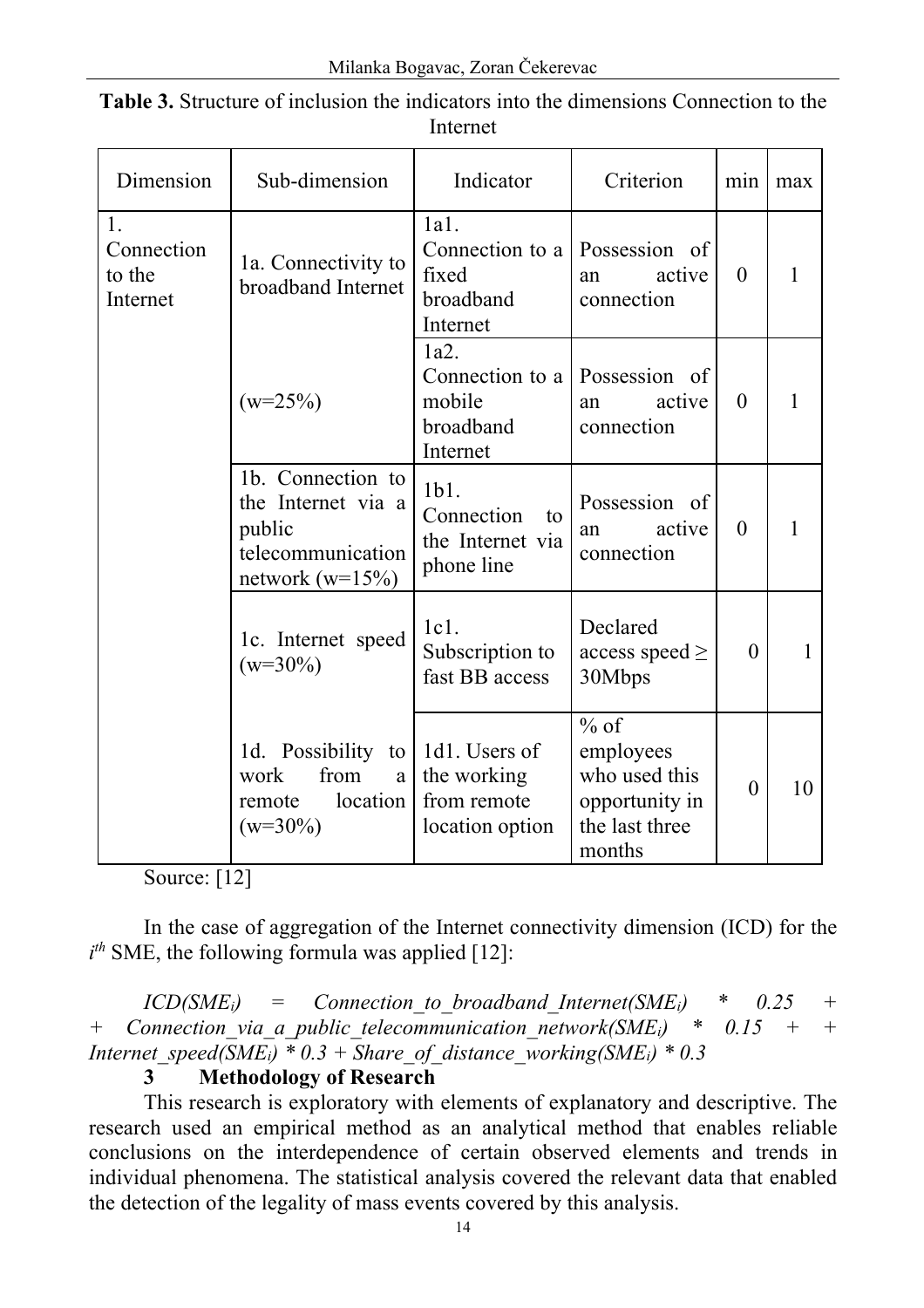Of the general methodological methods in this research, analytical and synthetic methods, induction and deduction, as well as historical and comparative methods, were used. When necessary, multivariate analysis was also used. The research is based on checking hypotheses. Although the samples should be randomly selected, it was not possible to provide absolute randomness of the samples in this survey because the SMEs' addresses were mostly obtained by Internet mining. It is acceptable because the topic of work is focused on studying the impact of digitalization on the work of SMEs that use the Internet in some way.

## **3.1 The research question and results of the research**

By applying the presented methodology to the sample of 226 respondents, the ICD dimension for each SME was calculated, and the results were grouped according to the size of the SME and the country in which it operates. In the calculations, the Regression option was used within the Data Analysis of the MS Excel program, a part of the MS Office 365 software package.

For SMEs that were reliably identified to work in a particular country, the results were grouped and the average ICDs for a particular country and all SMEs covered by the survey were calculate.

During the research, the research question **(A)** arose: What is the relationship between the size of SMEs and their links to the Internet expressed through the "Connection to the Internet" dimension of the IDSME index?

The answer to this question was found by examining the correlation between these two variables. The subject of research is the dimension of "Connection to the Internet", so it appears as the dependent variable  $(y)$ , and the independent variable  $(x)$ is the number of employees in SMEs. For this analysis, the significance limit has been adopted at the level of 0.05 (5%). The following indicators were considered in the "Connection to the Internet" dimension:

Is SME connected to a broadband Internet access network?

Is SME connected to the mobile Internet?

Is SME connected to the Internet via a fixed telephone network?

Whether at least one connection method provides an Internet access speed greater than or equal to 30 Mbps?

The share of those who worked from a remote location in the previous three months in the total number of employees.

The null hypothesis for the research question A was defined as:

**HA0:** *There is no strong relationship between the size of SME and its connection to the Internet expressed through the "Connection to the Internet" dimension of the IDSME Index.*

The alternative hypothesis for the research question A is then:

**HA1:** *There is a strong connection between the size of SMEs and its connection to the Internet expressed through the "Connection to the Internet" dimension of the IDSME index.*

The results of statistical data processing for the relationship between the size of SMEs and its connection to the Internet expressed through the dimension "Connection to the Internet" of the IDSME index for this set of SMEs are shown in Table 5.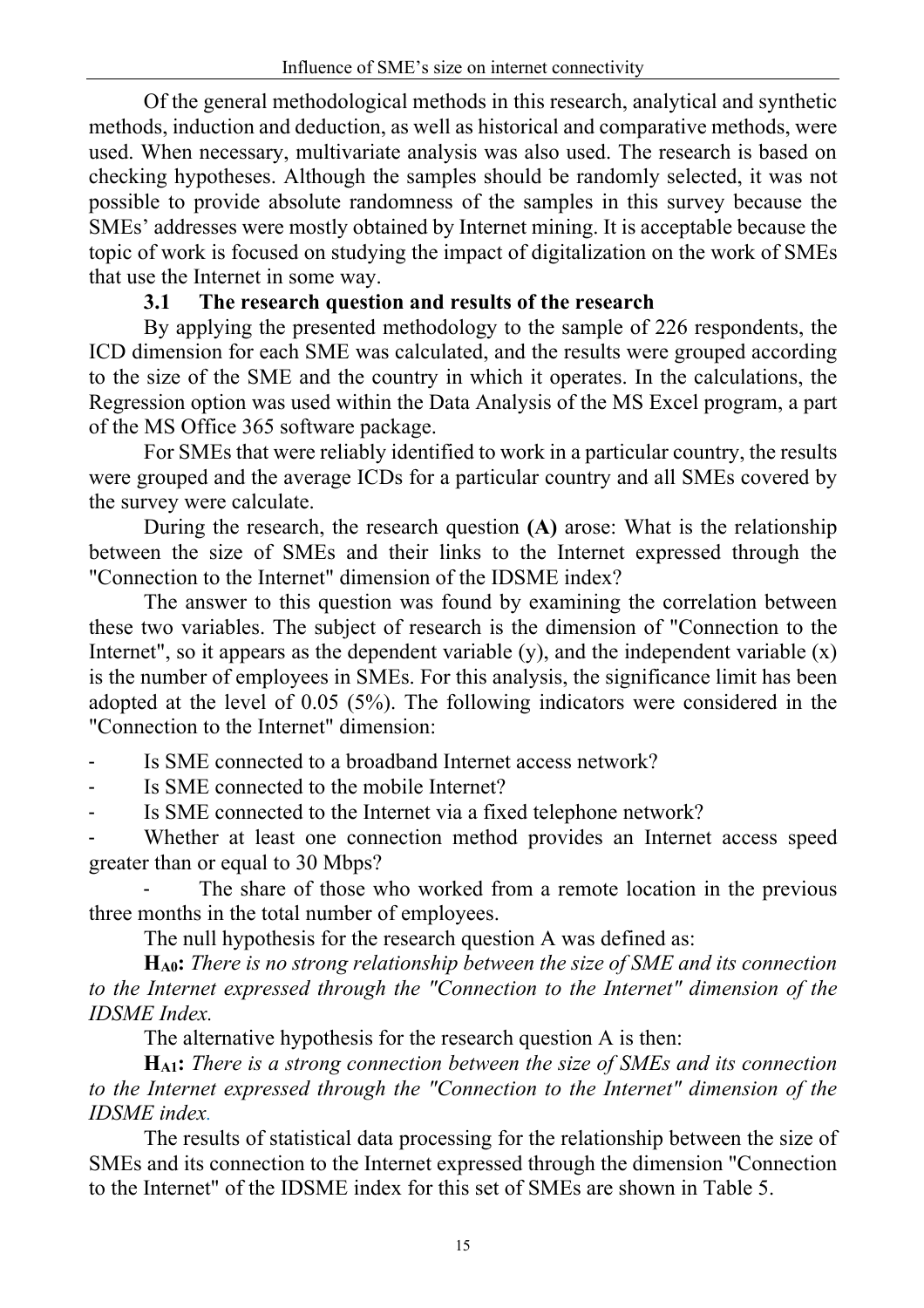| <b>Regression Statistics</b>        |                           |                 |        |                     |                              |              |
|-------------------------------------|---------------------------|-----------------|--------|---------------------|------------------------------|--------------|
| Multiple R                          |                           | 0.07754         |        |                     |                              |              |
| R Square                            |                           | 0.006013        |        |                     |                              |              |
| <b>Adjusted R Square</b>            |                           | 0.001576        |        |                     |                              |              |
| <b>Standard Error</b>               |                           | 0.03771         |        |                     |                              |              |
| Observations                        |                           | 226             |        |                     |                              |              |
|                                     |                           | <b>Standard</b> |        |                     | Lower                        | <b>Upper</b> |
|                                     | <b>Coefficients Error</b> |                 | t Stat | P-value             | 95%                          | 95%          |
| Intercept                           | 0.08510                   | 0.003092        | 27.52  | $8.283E-74 0.07901$ |                              | 0.0912       |
| $ X \text{ Variable } 1 $ 4.636E-05 |                           | 3.983E-05       | 1.16   | 0.24563             | $-3.212E - 05 \mid 0.000125$ |              |

**Table 5.** Results of statistical data processing for the relationship between the size of SMEs and its connection to the Internet expressed through the dimension "Connection to the Internet"

For this case, the value of the Pearson's coefficient of correlation is  $p=0.07754$ , which is significantly less than 0.3 and very close to zero. The P-value is greater than the limit value of 0.05, so the results obtained for this set of data do not reject the null hypothesis *HA0.*

## **4 CONCLUSIONS**

In analyzing the results obtained, it should first be pointed out that the IDSME index is primarily intended for self-evaluation of SMEs, allowing them to see their achievements and weaknesses, and to establish plans for improving their businesses.

This analysis of the influence of SME size on Internet connectivity conducted using the appropriate IDSME index dimension showed that t*here is no strong correlation between the size of SMEs and their links to the Internet expressed through the dimension "Connection to the Internet" of the IDSM index. The probable reason is* that the sample covers the whole range of SMEs that differ in their origin, maturity, size, and activity, so it is not possible to detect significant interdependence. If the sample included a huge number of similar SMEs, it would be possible to establish a more significant dependency. Obtained results show that each SME must be connected to the Internet in its way, adapted to their current needs. It can be expected that larger companies have a greater need for faster Internet access, but also that the need for fast Internet access depends not only on the number of users but also on the type of business activity.

Although the research results indicate that there is no dependency between the size of the company and the analyzed characteristics, the results are significant because they are part of a wider mosaic that enables the company to look at its position in the business environment and to select elements that need to be significantly influenced and elements that can be less affected. If planning for its growth, the company can see that over-investing in this dimension will not have a significant effect on the company's growth, although it will most likely have a positive impact on the business results.

#### **References**

1. H.-J. Chang, "A brief history of capitalism. How have we got here?," in *Economics, the user's guide*, Bloomsbury Press, 2014, p. 384.